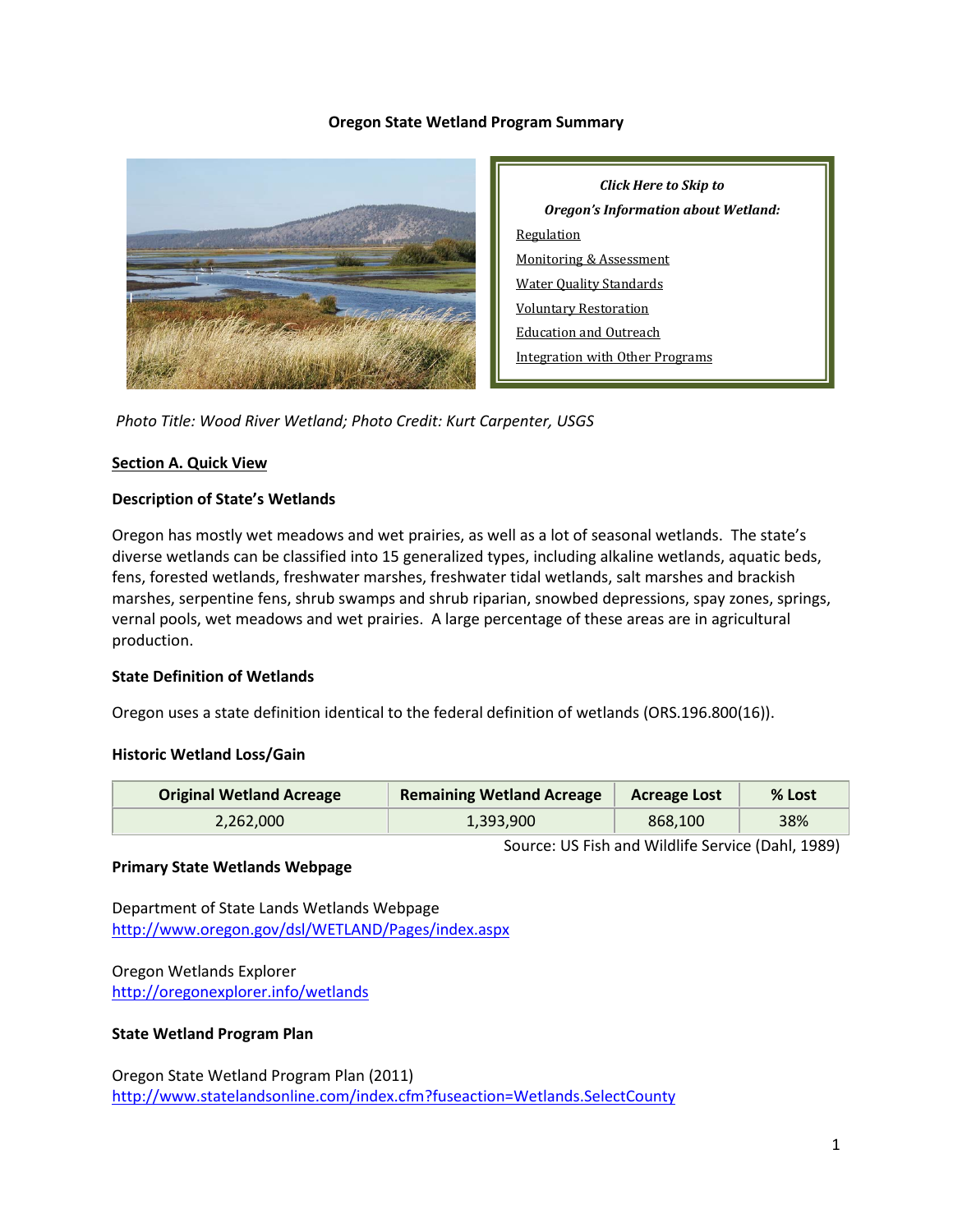#### **No Net Loss/Net Gain Goal**

A statutory requirement exists to "Maintain a stable resource base of wetlands…" and to "establish the opportunity to increase wetland resources by encouraging wetland restoration. In addition, the Oregon Benchmark Program

#### **State Resources for Wetland Work**

| <b>State</b><br><b>Name</b> | Core element #1:<br><b>Regulation</b>                                                                | <b>Core Element #2:</b><br><b>Monitoring and</b> | <b>Core Element #3:</b><br><b>Wetland Water</b> | <b>Core Element #4:</b><br><b>Voluntary</b>                            |
|-----------------------------|------------------------------------------------------------------------------------------------------|--------------------------------------------------|-------------------------------------------------|------------------------------------------------------------------------|
|                             |                                                                                                      | <b>Assessment</b>                                | <b>Quality Standards</b>                        | Wetland                                                                |
|                             |                                                                                                      |                                                  |                                                 | <b>Restoration</b>                                                     |
| <b>Agency</b>               | Oregon Department of<br>State Lands (ODSL) -<br>regulation, enforcement,<br>planning and delineation | Oregon<br>Department of<br>State Lands (ODSL)    | None                                            | <b>OWEB</b> (Salmon-<br>specific<br>restoration, not<br>just wetlands) |
| Source(s)                   | Fees, revenue from state-<br>run land                                                                | Information<br>unavailable                       | Information<br>unavailable                      | Information<br>unavailable                                             |
| Amount                      | $~\sim$ 3.5 million                                                                                  | $(\Leftarrow)$                                   | Information<br>unavailable                      | Information<br>unavailable                                             |
| <b>Staffing</b>             | 21 Fulltime, 6 support staff                                                                         | No dedicated staff                               | Information<br>unavailable                      | Information<br>unavailable                                             |
| <b>Agency</b>               |                                                                                                      |                                                  |                                                 | Oregon<br>Department of Fish<br>and Wildlife                           |
| Source(s)                   |                                                                                                      |                                                  |                                                 | Information<br>unavailable                                             |
| <b>Amount</b>               |                                                                                                      |                                                  |                                                 | Information<br>unavailable                                             |
| <b>Staffing</b>             |                                                                                                      |                                                  |                                                 | Information<br>unavailable                                             |

#### **State Permitting Fees**

| <b>State Permitting Fee</b> | Fee $#1$        | Fee $#2$ |
|-----------------------------|-----------------|----------|
| Yes/No                      | <b>YES</b>      | YES      |
| Amount (range)              | \$950-\$3,700   | Range    |
| Agency                      | DEQ 401 Program | DSL      |

# **Innovative Features**

- Oregon Rapid Assessment Protocol (ORAP)
- Wetland Functional Assessment Work
- Wetland planning work (strong state commitment to planning)
- Local wetland land use notices (LWIS)
- Well-developed state wetland program plan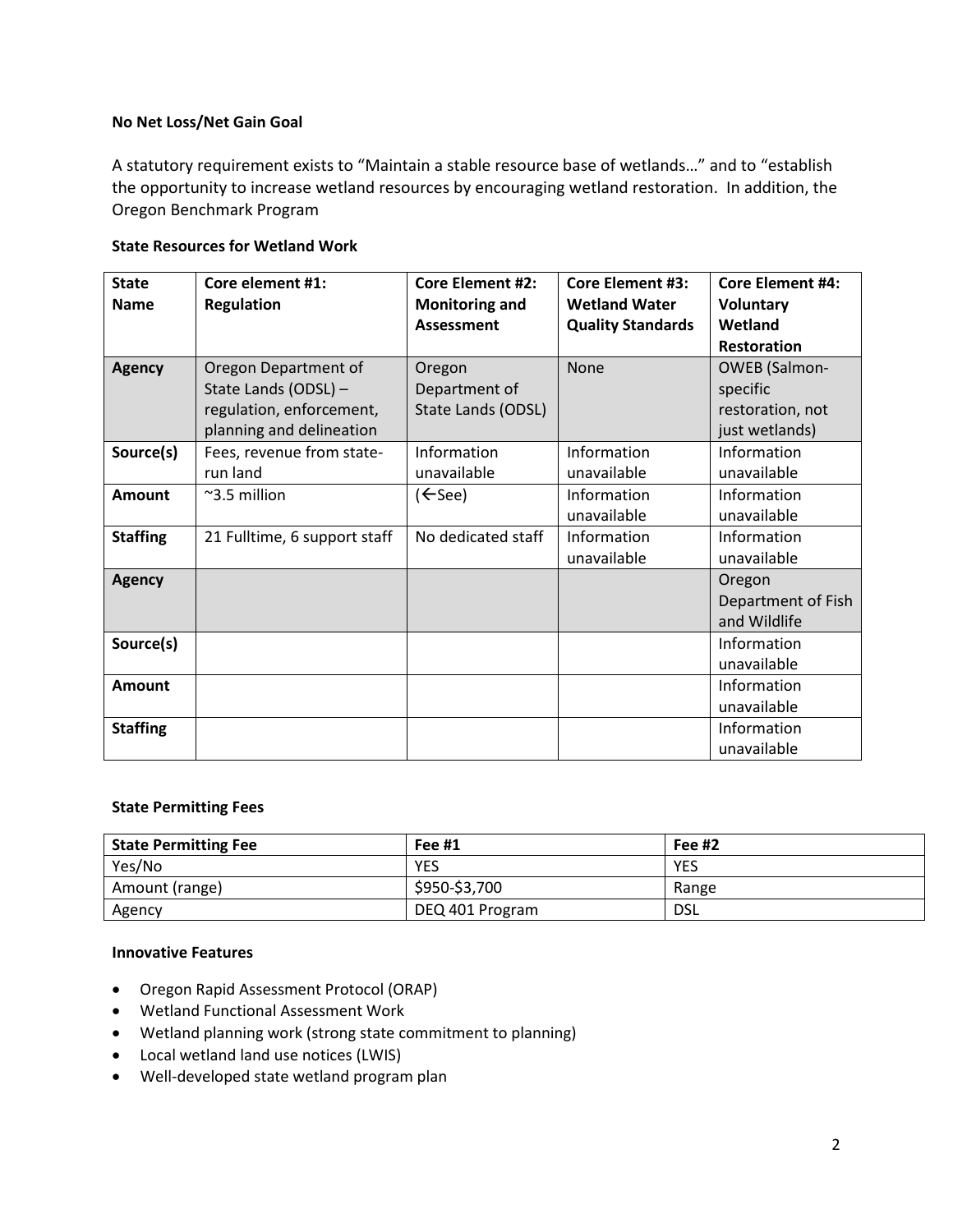## **Models and Templates**

• Oregon Pre-application and policy form for major projects (offered, not required)

## **Section B. Regulation**

## **How are Wetlands Regulated in Oregon?**

In Oregon, wetlands are regulated through the authority of a handful of federal and state laws and, in some cases, city or county ordinances. The State's Wetlands Program was established by statute in a 1989 comprehensive wetlands conservation bill. The Program is responsible for developing and maintaining the Statewide Wetland Inventory, providing wetland planning assistance, developing standards and tools, and providing public information and training.

Primary wetland-related responsibilities are coordinated by the following state agencies:

- **Oregon Department of State Lands** (DSL) is responsible for implementation of the state's removal and fill law.
- **Oregon Department of Environmental Quality** (DEQ) administers the 401 Water Quality Certification program. DEQ"s Oregon"s Water Quality Monitoring Strategy and monitoring programs provide environmental information necessary to support resource management and water quality policies, standards and permits protect the quality of Oregon"s environment.
- **Oregon Department of Fish and Wildlife** (DFW) provides expert and technical review of §401 certifications. DFW's Habitat Resources Program and Conservation Program include In-Water Timing Guidelines, Habitat Mitigation Recommendations, fish passage and fish screening requirements, Scientific Take Permit, and the Oregon Conservation Strategy, which is an overarching state strategy for protecting and enhancing fish and wildlife and their habitats.
- **Oregon Department of Land Conservation and Development** administers Oregon"s 19 Statewide Planning Goals that include: Goal 5 requires local protection programs for significant freshwater wetlands, Goal 16 prohibits development in 98% of the remaining estuarine wetlands, and Goal 17 requires protection for major marshes along Oregon"s coastal shore lands. Less directly, Goals 6 and 7 may address wetland management for water quality and flood management purposes.
- **Oregon Department of Agriculture Agricultural** Water Quality Management Program addresses water pollution associated with agricultural lands and activities, the Soil Water and Conservation District Program provides technical assistance and grants, and the Native Plant Conservation Program works to conserve native plant diversity.
- **Oregon Watershed Enhancement Board** (OWEB) is a leader in the conservation of Oregon's natural resources by helping Oregonians take care of streams, rivers, wetlands and natural areas. OWEB administers the state"s Watershed Enhancement Program that includes acquisition and restoration grants funded through the Oregon Lottery, promotion of local watershed councils, and development of watershed plans. OWEB coordinates The Oregon Plan for Salmon and Watersheds. OWEB is a primary source of funding for voluntary wetland restoration in the state.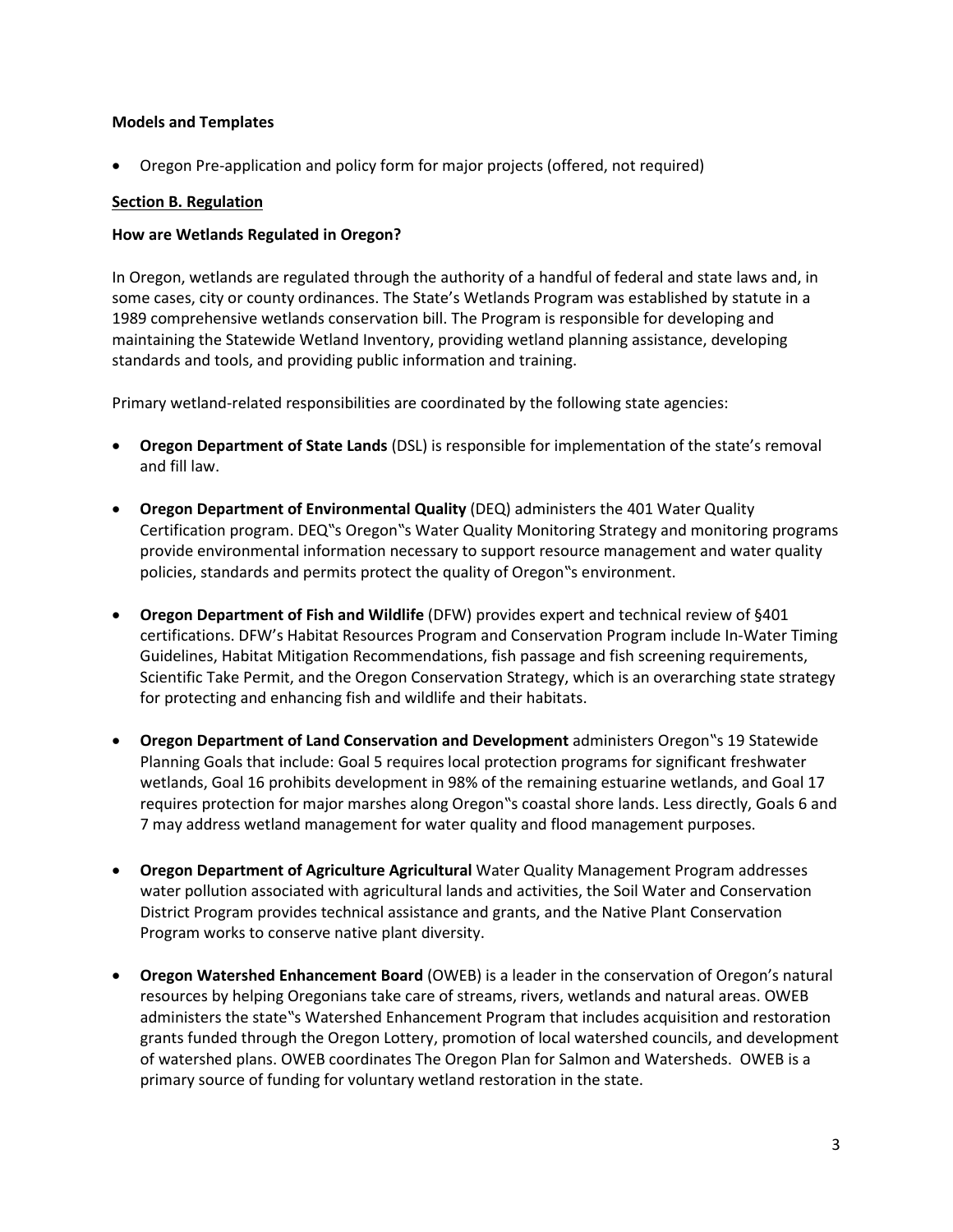Additional wetland-related services are provided by:

- **Oregon's Indian Tribal communities** consist of nine federally recognized Tribes whose Tribal governments manage natural resources in reservation or trust lands that comprise over 875,000 acres, or 1.4 percent of land within Oregon"s boundaries. In addition, the Ft. McDermitt Paiute Shoshone Tribe in Nevada has some reservation lands in Oregon.
- **Oregon Parks and Recreation Department** natural resource management objectives include protecting and restoring native ecosystems and cultural resources. The Department administers the state Scenic Waterways Program that provides protection for special rivers and adjacent lands, manages state park lands, and enforces the 1967 Beach Bill, which provides protection and preservation of natural resource values found on the ocean shore.
- **Oregon Department of Geology and Mineral Industries** regulates reclamation and mining practices (out-of-stream mining).

| <b>Delineation Guidance</b> | <b>Yes</b> | <b>No</b> | <b>Detail</b>                                          |
|-----------------------------|------------|-----------|--------------------------------------------------------|
|                             |            |           |                                                        |
| Use State's Own Method      |            | x         |                                                        |
| Use Corps' 87 Manual and    | x          |           | Two regional supplements are used in the state: 1)     |
| <b>Regional Supplement</b>  |            |           | Manual for Oregon, the Arid West Region (2.0) released |
|                             |            |           | September 2008 and 2) the Western Mountains,           |
|                             |            |           | Valleys and Coast Region (2.0) released May 2010.      |
| Other (Please describe)     | x          |           | Department of State Lands' administrative rules for    |
|                             |            |           | wetland delineation report requirements. These         |
|                             |            |           | rules outline what needs to be in reports when         |
|                             |            |           | received by the state.                                 |

# **Wetland Delineation**

*Description:* For state regulatory permitting purposes, wetlands are identified and mapped at the project scale using the 1987 U.S. Army Corps of Engineer Wetlands Delineation Manual and Regional Supplements and the Department of State Lands' administrative rules for wetland delineation report requirements. The state provides an online tool to help the public and contractors understand where wetland determinations have been completed and delineation status: <http://www.statelandsonline.com/index.cfm?fuseaction=Wetlands.SelectCounty>

# **Evaluation Methodology**

Oregon developed the *Oregon Rapid Assessment Protocol* (ORWAP) (Adamus et al. 2010) with funding from USEPA. The protocol was first developed in May 2009 and later revised in July 2010. The primary driver for ORWAP's development was the need for a rapid function and value assessment that could be used for regulatory purposes on all wetland types. However, the protocol was developed as a standardized method for rapidly assessing wetlands for multiple assessment purposes. ORWAP assesses the functions, values, and condition of wetlands and is applicable to wetlands of any type anywhere in Oregon, and thus, can be used to compare wetlands of different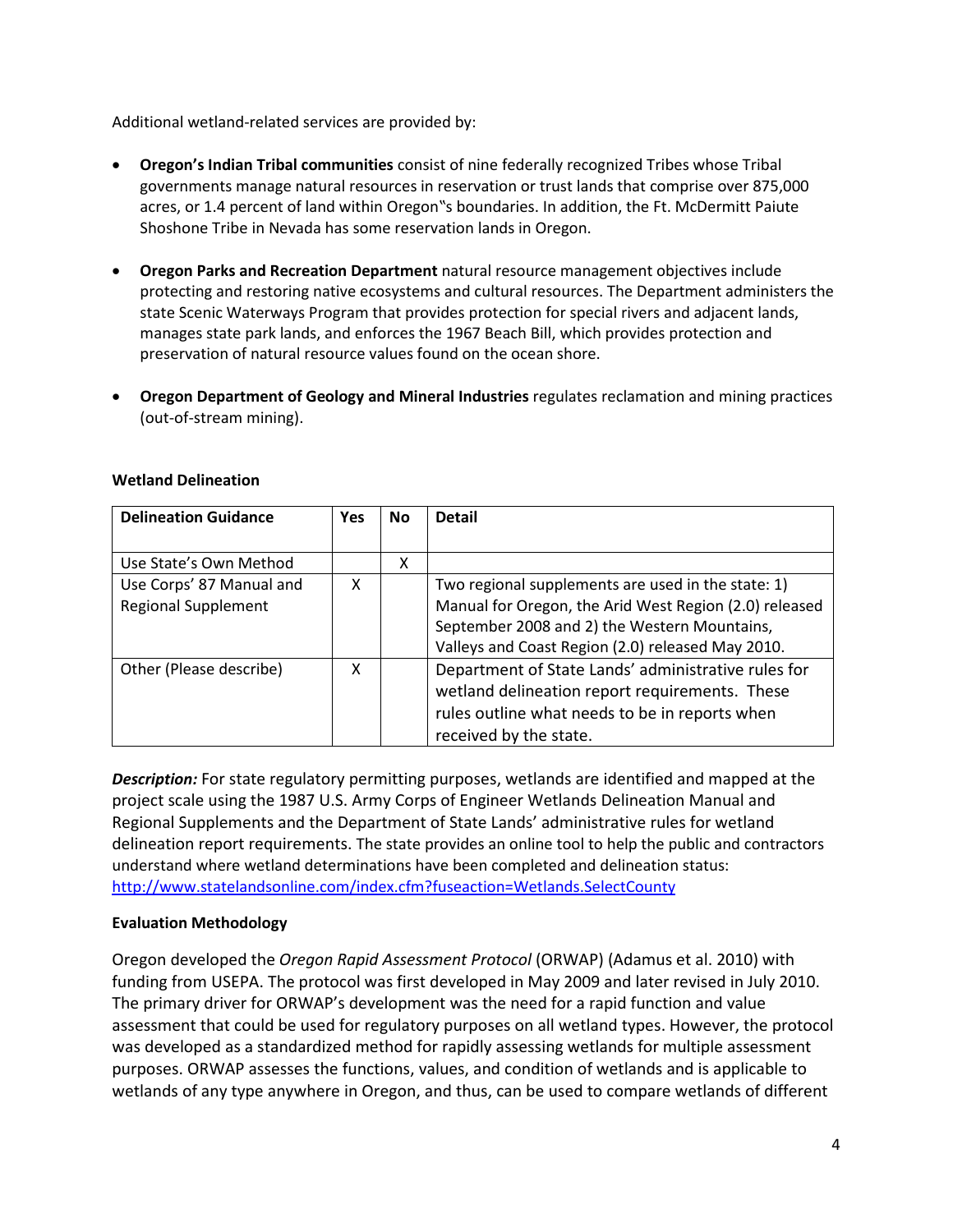types. The resultant scores reflect a wetland's ability to support 16 functions and 14 values. In addition, Provisioning Services, Public Use and Recognition, Sensitivity, and Stressors are scored and HGM class is estimated

# **Exempted Activities**

Although Oregon's exemptions are largely lined-up with the federal exempations, some are a little tighter than the federal exemptions. Oregon regulated isolated wetlands, while federal does not. Some exemptions are based on the legislature's recognition that certain activities are already regulated by another agency. Most exemptions relate to fill and removal activities that impacted waters of the state long before the Removal-Fill Law was enacted. Allowing maintenance or reconstruction in these situations doesn't result in significant new impacts. Exempt activities include:

- State Forest Management Practices
- Fills for Construction, Operation and Maintenance of Certain Dams and Water Diversion Structures
- Navigational Servitude (Maintenance of the Navigational Channel)
- Maintenance or Reconstruction of Water Control Structures
- Maintenance or Emergency Reconstruction of Roads and Transportation Structures
- Prospecting and Non-Motorized Activities within "Essential Salmon Habitat" and "State Scenic Waterways"
- Fish Passage and Fish Screening Structures in Essential Indigenous Anadromous Salmonid Habitat (ESH)
- Certain Voluntary Habitat Restoration Activities
- Agricultural Exemptions
- Special Situations: Railroads, Tribal Lands and Environmental Remedial Actions

# **Special Provisions for Agriculture and Forestry**

The intent of state provisions are the same as the federal, but the application is more specific and detailed about what types of agricultural activities are allowed. The federal definition of agriculture is more broad than Oregon's. For specific information about exemptions go to: [http://www.oregon.gov/dsl/PERMITS/docs/Removal\\_Fill\\_Guide\\_May\\_2013.pdf#page=43](http://www.oregon.gov/dsl/PERMITS/docs/Removal_Fill_Guide_May_2013.pdf#page=43)

# **Penalties and Enforcement**

DSL has the authority to take civil, criminal or administrative actions to enforce the Removal-Fill Lqaw. Remedies may include consent orders or agreement, cease and desist orders, restoration orders, civil penalties (not to exceed \$10,000/day) and liens.

# **Permit Tracking**

The DSL database (Land Administration System) tracks permit types and processing status, compensatory mitigation, wetland determination and delineation reports, and violations.

# **State General Permit (statewide vs. regional coverage)**

| <b>Permit Coverage</b> |  | $\forall$ Pes $\mid$ No $\mid$ Detail (Type of Permit) |
|------------------------|--|--------------------------------------------------------|
|                        |  |                                                        |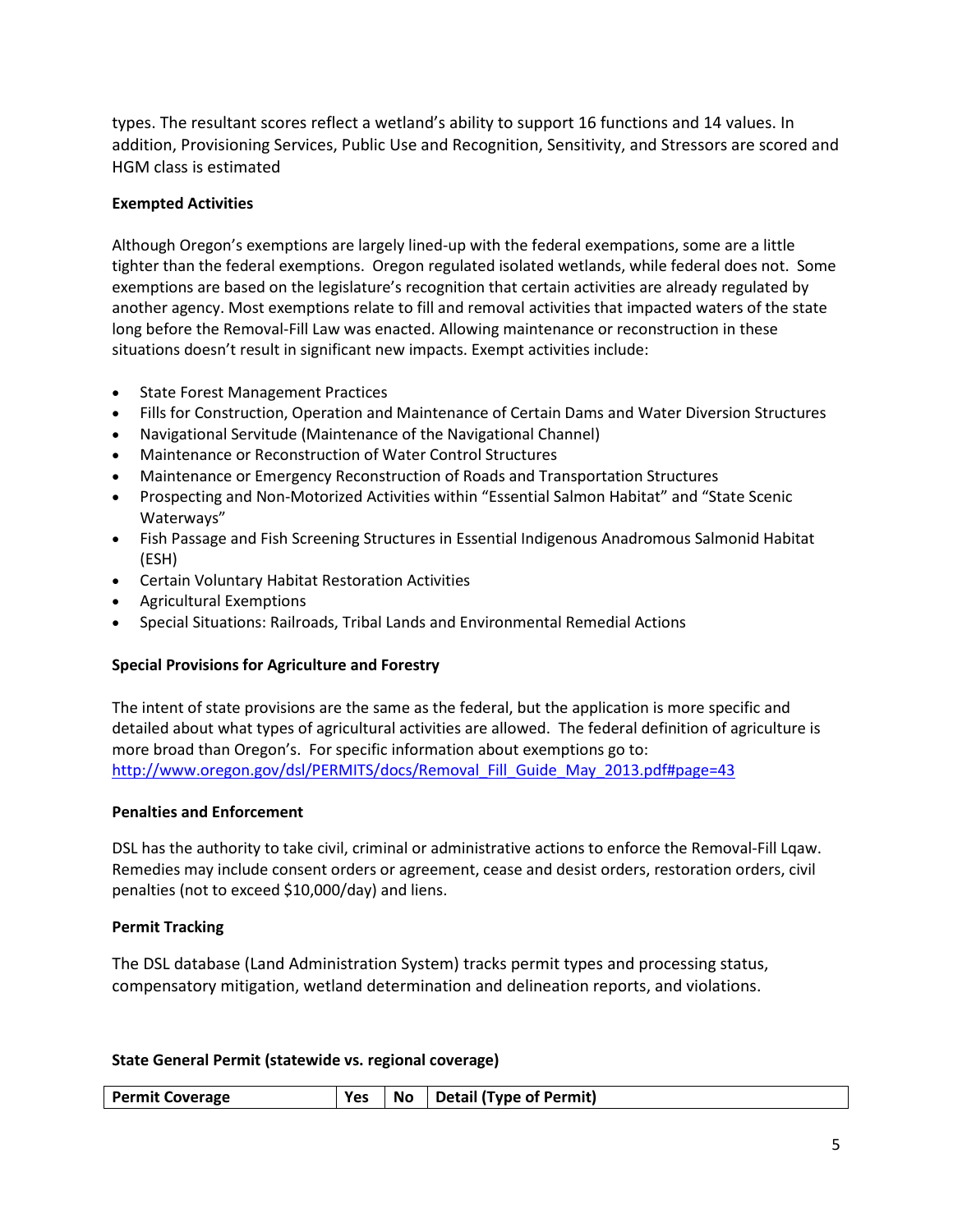| <b>Regional General Permit</b> | х |                                                                                                                                                                                                                                                                                                      |
|--------------------------------|---|------------------------------------------------------------------------------------------------------------------------------------------------------------------------------------------------------------------------------------------------------------------------------------------------------|
| Statewide General Permit       |   | "General Authorizations" provide preauthorization and<br>streamlining of the permit process. If a permittee does<br>this activity and meets X conditions, limiting<br>environmental damage, then the permittee does not<br>have to get a permit (e.g. suction dredges, streambank<br>stabilization). |

#### **Assumption of 404 Powers**

| <b>Assumption Status</b>         | Yes | No. | <b>Detail</b>                                                                                                                              |
|----------------------------------|-----|-----|--------------------------------------------------------------------------------------------------------------------------------------------|
| Assumed                          |     | ∧   |                                                                                                                                            |
| <b>Working Toward Assumption</b> | x   |     | Oregon is working towards assumption. The state has<br>identified main barriers. The Endangered Species Act is a<br>main barrier (salmon). |
| <b>Explored Assumption</b>       |     |     |                                                                                                                                            |

## **Joint permitting**

Oregon has a joint permitting application and some coordinated procedures with the Corps.

#### **Special Area Management Plans and Advanced Identification Plans**

While the state does not specifically have any SAMPs or ADIDs, Oregon has specific statutory authority for Wetland Conservation Plans that are developed by a local government according to state regulations and oversight. One WCP has been adopted and is operating successfully – the West Eugene Wetlands Plan. Additionally, a recent rule change was made that allows for a smaller scale advanced aquatic resource planning process that does not involve land use planning laws.

## **Buffer Protections**

The state does not regulate outside of wetlands. Wetland buffer protection is not required by state regulation, except on mitigation sites (including buffer credits). Compensatory mitigation projects may be required t include upland buffers. Buffer protection is required by some local government wetland regulations.

## **Mitigation Policy**

The Department has identified principal objectives used to determine the appropriate compensatory mitigation. The state focuses on the avoidance and minimization portions of the mitigation sequence. Oregon has developed advance planning tools that are available for this work. They can also be used for the mitigation portion of the hierarchy. There are two basic options available to mitigate for unavoidable impacts to wetlands and tidal waters: permittee-responsible mitigation and purchasing mitigation credits. The mitigation option that maximizes these objectives relative to the proposed impact will be favored in the permit process. Wetlands at the project site will be assessed based upon the acreage and type (class) of wetlands present, and the functions and values they provide. This information is the basis for determining whether the proposed mitigation is appropriate.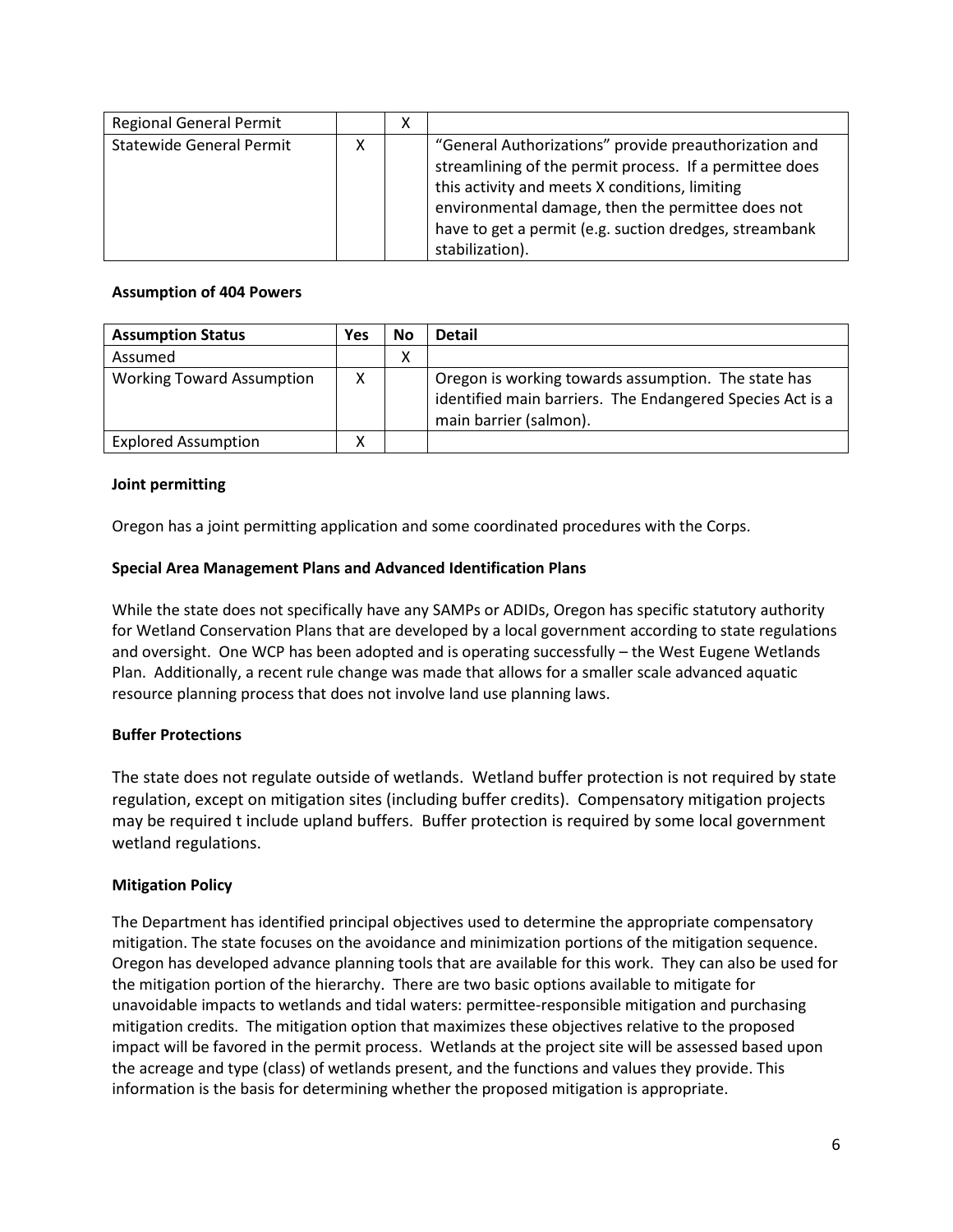The choice between these options is informed by the five principal objectives for compensatory wetland mitigation:

- 1. Replace functions and values lost at the impact site.
- 2. Provide local replacement for locally important functions and values.
- 3. Enhance, restore, create or preserve wetlands or tidal areas that are self-sustaining and minimize long-term maintenance needs.
- 4. Ensure mitigation siting in ecologically sustainable locations.
- 5. Minimize temporal loss of wetlands and tidal waters and their functions and values.

An extensive guide to Oregon's Compensatory Mitigation process is provided through the state's Removal-Fill Guide Chapter 8: Compensatory Mitigation Planning for Wetlands and Tidal Waters [\(http://www.oregon.gov/dsl/PERMITS/docs/RFG\\_Section\\_8\\_Nov\\_2011.pdf\)](http://www.oregon.gov/dsl/PERMITS/docs/RFG_Section_8_Nov_2011.pdf)

## **Mitigation Database**

The Department of State Lands (DSL) reports the wetland acres gained or lost through permits and mitigation to the Oregon Progress Board, which in turn reports to the state legislature through Environmental Benchmarks 78a and 78b **.** DSL maintains the Land Administrative System (LAS) database to administer the state's Removal-Fill Law. LAS tracks permitted impacts to waters of the state, compensatory mitigation, permit compliance, and violations. LAS is the primary data source that is used to track progress toward meeting the state's no net loss and net gain goals.

## **Section C. Monitoring and Assessment**

## **Agency Responsible for Wetland Monitoring and Assessment**

- Oregon's *Department of State Lands* (DSL) released the Oregon Rapid Wetland Assessment Protocol in May 2009. The development of this tool fulfilled a need recognized by the Oregon legislature and the regulated public for a standard method that would allow for the rapid assessment of wetland functions, values and condition that could be used statewide on all wetland types.
- Oregon's *Department of Environmental Quality* (DEQ)
- Oregon's *Watershed Enhancement Board* analyzes outcomes from the state's monitoring and assessment investments.

Oregon is developing an enterprise (statewide) monitoring strategy to coordinate all state monitoring and assessment strategies with a focus on water quality.

## **Mapping/Inventory**

Statute authorizes the DSL to compile and maintain a "statewide wetlands inventory" based upon the National Wetland Inventory (NWI). The NWI has been completed and digitized for the state and is supplemented by Local Wetland Inventories. Approximately 81 cities or areas have developed and adopted LWIs that have been approved by DSL.

## **State Wetland Mapping Public Portal**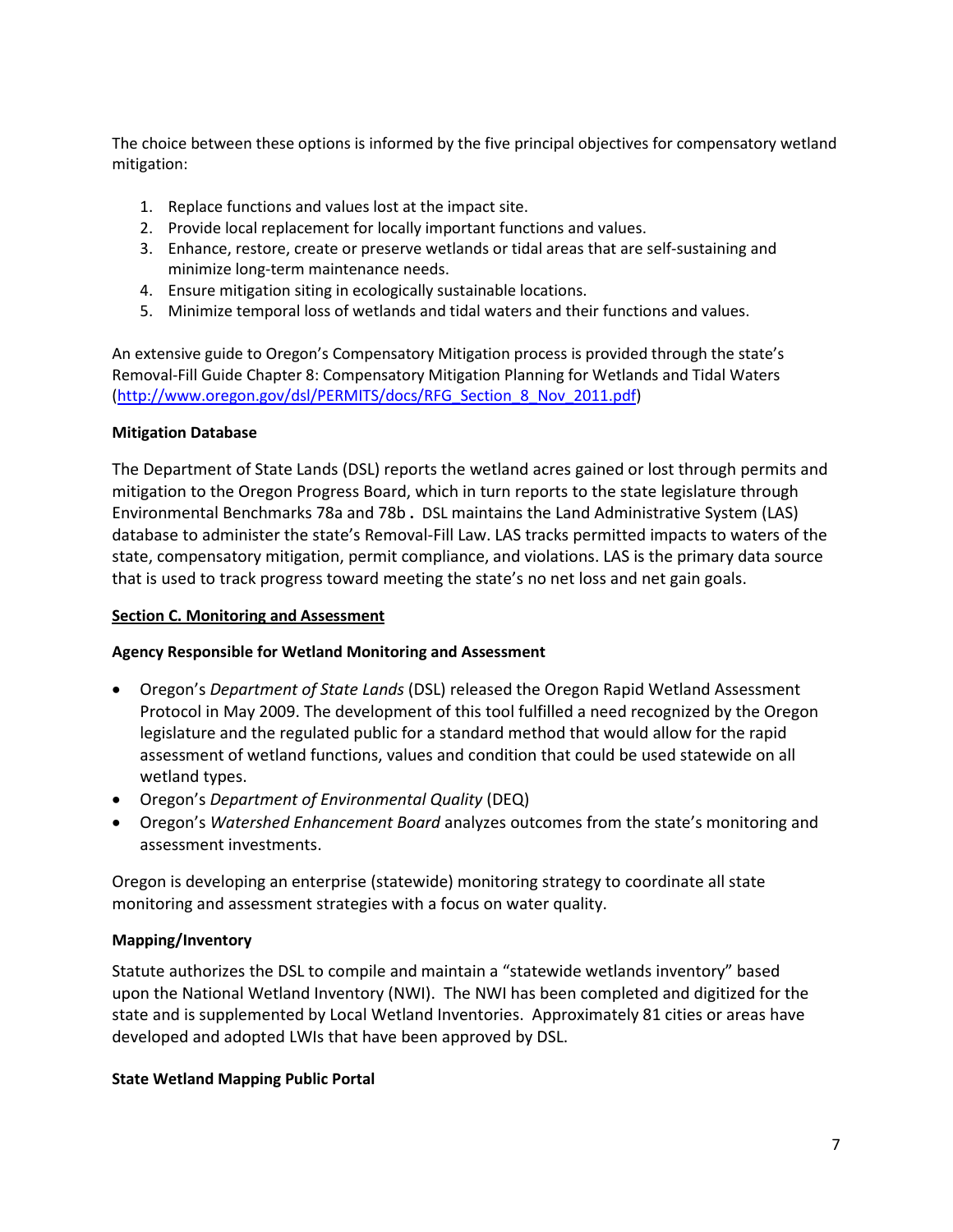The Oregon Wetlands Explorer Portal, a site embedded within Oregon Explorer, was launched in 2009 to support the conservation and restoration of Oregon's wetlands. The Oregon Explorer was developed through a partnership between the Institute for Natural Resources (INR) and the Oregon State University Library to create a web-based natural resources digital library with a single online source for all natural resource information. The wetlands portal contains various types of wetland information and the Oregon Wetlands geodatabase, which was created for planning and research purposes. Oregon's *Explorer Map Viewer* includes maps, an ORWAP reporting tools, wetlands fata (Oregon Wetlands Geodatabase and wetlands reference site data) as well as information about wetland-related issues and actions:

**[http://tools.oregonexplorer.info/oe\\_map\\_viewer\\_2\\_0/viewer.html?Viewer=wet](http://tools.oregonexplorer.info/oe_map_viewer_2_0/viewer.html?Viewer=wet)**

# **Wetland Classification and Assessment**

Oregon uses its own *Oregon Rapid Wetland Assessment Protocol (ORWAP).* ORWAP consists of several components - all downloadable below. Components include the Users Manual; two Excel spreadsheets that are the guts of ORWAP; PDF versions of the data forms that users fill out; PDF versions of several of the supplemental information worksheets; and a separate guidance document for using ORWAP for state and federal permitting. The state is planning to update this tool next year. More information about and copies of the tool can be downloaded from:

[http://www.oregon.gov/dsl/WETLAND/Pages/or\\_wet\\_prot.aspx](http://www.oregon.gov/dsl/WETLAND/Pages/or_wet_prot.aspx)

Oregon also uses an *Agate Desert Vernal Pool functional Assessment Methodology* which is designed to provide a scientifically based, mrapid, and consistently applicable tool to comparatively assess functions and values of vernal pool wetlands in the Agate Desert area of White City, Jackson County, Oregon [\(http://www.oregon.gov/dsl/WETLAND/docs/vernal\\_pool\\_agate\\_desert.pdf\)](http://www.oregon.gov/dsl/WETLAND/docs/vernal_pool_agate_desert.pdf)

The *Oregon Freshwater Wetland Assessment Methodology* (OFWAM) (Roth et al. 1996) was developed for local government wetland planning and protection policies. The method assesses four wetland ecological functions, three social functions, and two wetland conditions. The planninglevel assessment tool was designed to assess relative qualities of wetlands in a community-planning context and is not suitable for detailed evaluation of individual wetlands. The method is becoming outdated and no longer provides the level of detail that many local governments increasingly need.

*The Oregon Watershed Assessment Manual* (Watershed Professionals Network 1999) was prepared for the Oregon Watershed Enhancement Board (OWEB). The Manual provides guidance to watershed councils and conservation groups on conducting a broad-scale scale screening evaluation of watersheds. Evaluations are based on stream geomorphology in relation to ecoregion conditions. The information gained through the evaluation can be used to identify the areas with the highest potential for improvement, high-priority areas for restoration, and the types of improvement actions that will be most effective.

The *Human Disturbance Assessment* (HAD) is a rapid method to render basic wetland assessments from five aspects of anthropogenic stressors. The method was developed using a modification of a rubric developed by Gernes & Helgen for wetland assessment in Minnesota (U.S. EPA 2002b). The HDA components also follow recommendations of Rader and Shiozawa (2001) in developing criteria for defining reference conditions.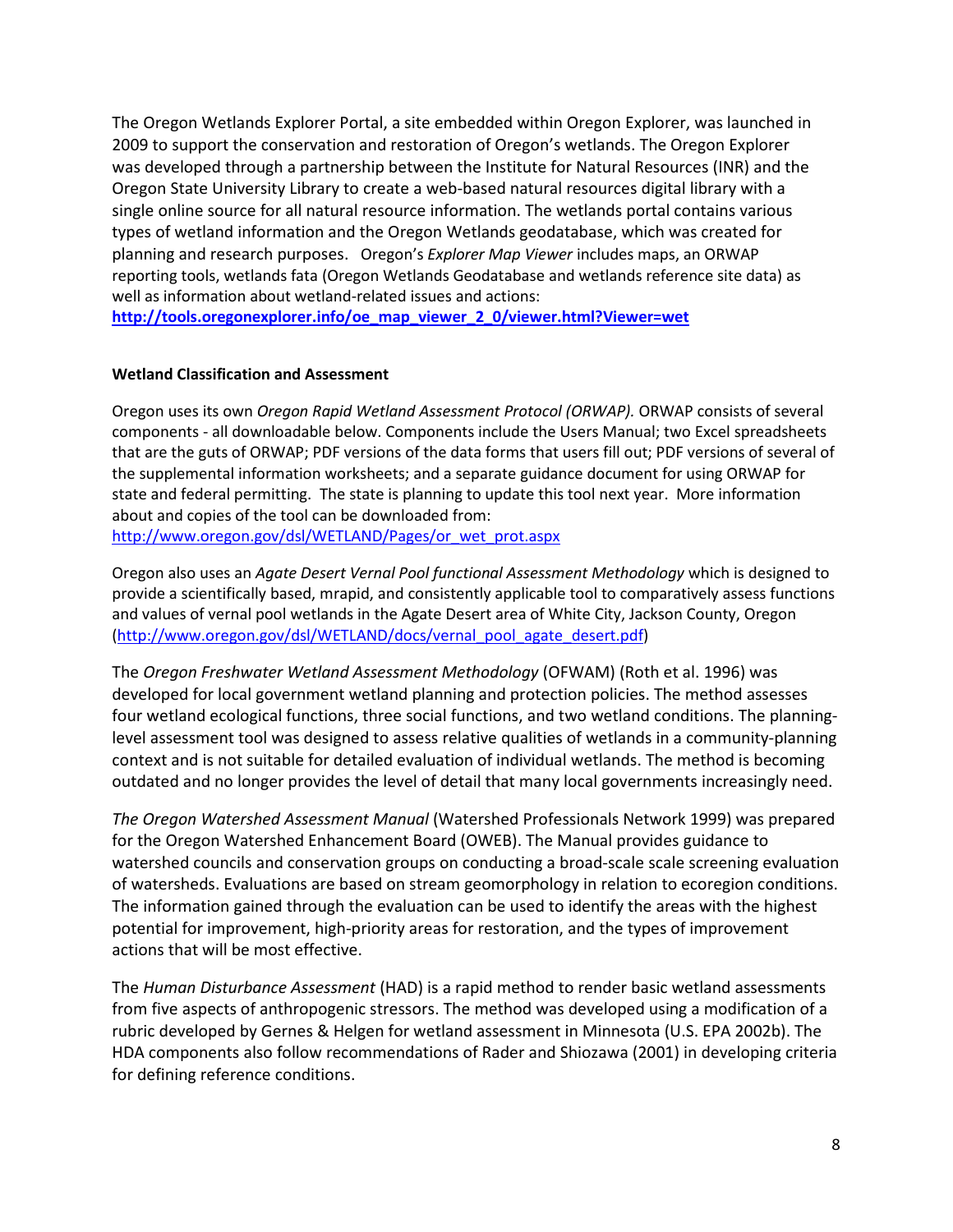Oregon's *tidal wetland monitoring protocol* is designed to characterize reference conditions for estuarine wetlands in Oregon. The protocol focuses on parameters needed for classification of plant communities and their associated abiotic environments.

## **Statewide Wetland Monitoring Plan**

Oregon Wetland Monitoring and Assessment Strategy [http://www.oregon.gov/dsl/WETLAND/docs/oregon\\_monitoring\\_assessment\\_strategy.pdf](http://www.oregon.gov/dsl/WETLAND/docs/oregon_monitoring_assessment_strategy.pdf)

# **Overall Wetland Gain and Loss Tracking System**

Oregon does not have an overall wetland gain and loss tracking system. The state does have a no net loss database, but it is only focused on regulatory data and does not include voluntary restoration data.

## **Wetland Monitoring and Assessment Characteristics**

| Level  | None | Level 1 | Level 2                                                  | Level 3         |
|--------|------|---------|----------------------------------------------------------|-----------------|
| Oregon |      |         | (Rapid assessment,<br>but has not yet<br>been validated) | (Not statewide) |

| Type   | <b>None</b> | IBI                                       | Condition                                   | Functional                                                       |
|--------|-------------|-------------------------------------------|---------------------------------------------|------------------------------------------------------------------|
| Oregon |             | (Only invertebrates<br>and not statewide) | $\sim$<br>(Only for mitigation<br>and NWCA) | (Mitigation sites are<br>required to do this<br>work themselves) |

| Frequency | <b>None</b> | <b>Project Specific</b> | Ongoing          |
|-----------|-------------|-------------------------|------------------|
| Minnesota |             |                         | Not at this time |

*Description:* The state's wetland monitoring and assessment work is specific to the mitigation process.

#### **Participation in National Wetland Condition Assessment**

| <b>NWCA Study Type</b>             | Yes | No |
|------------------------------------|-----|----|
| <b>National Study</b>              |     |    |
| <b>State Intensification Study</b> |     |    |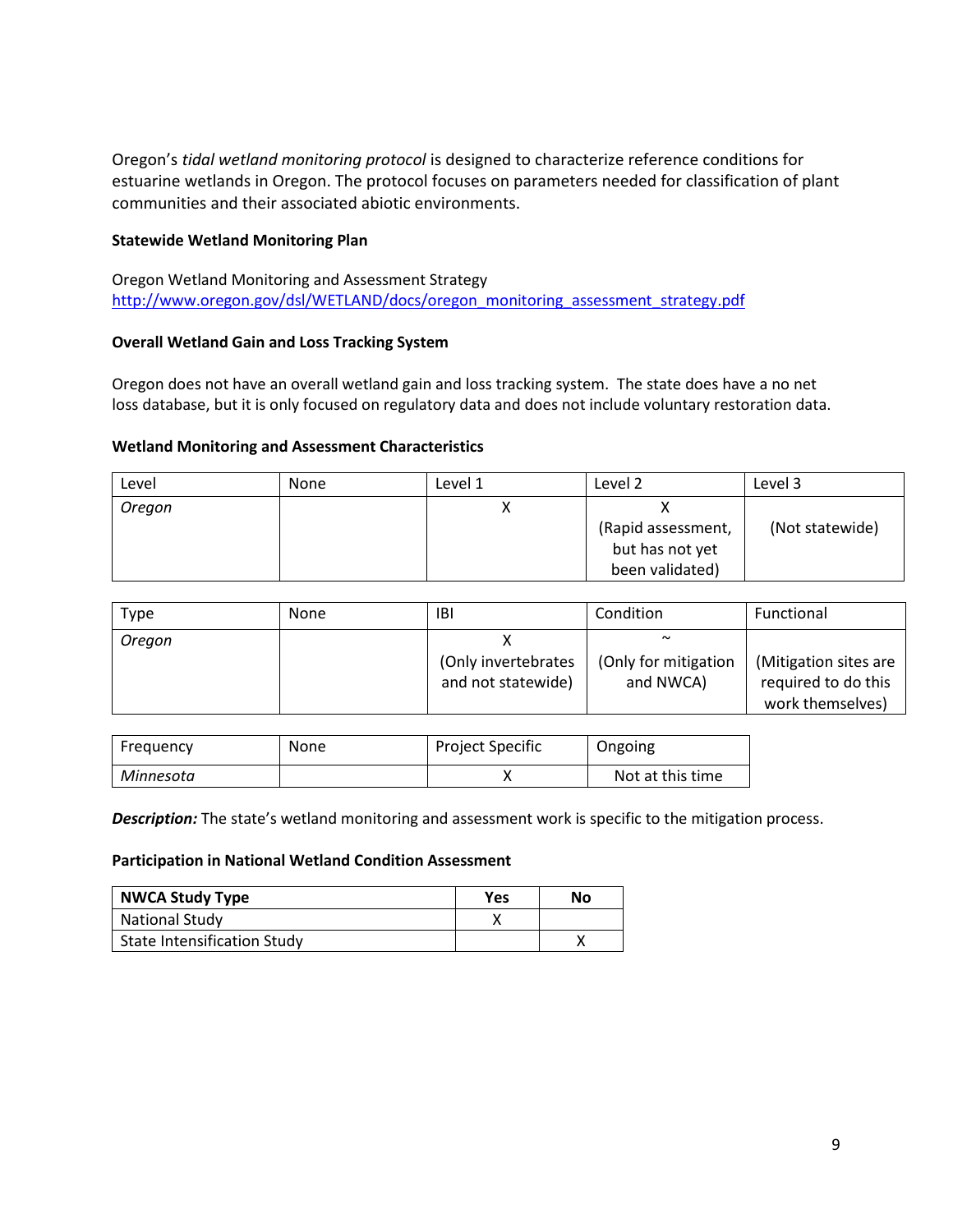## **Section D. Water Quality Standards**

## **Wetland and Water Quality Standards**

| <b>Type</b>            | <b>None</b> | <b>Use Existing</b><br><b>WQ</b><br><b>Standards</b> | <b>In Process</b> | Adopted | <b>Future</b><br><b>Direction</b> |
|------------------------|-------------|------------------------------------------------------|-------------------|---------|-----------------------------------|
| Wetland-specific       | X           |                                                      |                   |         |                                   |
| <b>Designated Uses</b> |             |                                                      |                   |         |                                   |
| Narrative criteria in  | X           |                                                      |                   |         |                                   |
| the standards to       |             |                                                      |                   |         |                                   |
| protect designated     |             |                                                      |                   |         |                                   |
| wetland uses           |             |                                                      |                   |         |                                   |
| Numeric criteria in    | X           |                                                      |                   |         |                                   |
| the standards          |             |                                                      |                   |         |                                   |
| based on wetland       |             |                                                      |                   |         |                                   |
| type and location      |             |                                                      |                   |         |                                   |
| to protect the         |             |                                                      |                   |         |                                   |
| designated uses        |             |                                                      |                   |         |                                   |
| Anti-degradation       |             | X                                                    |                   |         |                                   |
| policy includes        |             |                                                      |                   |         |                                   |
| wetlands               |             |                                                      |                   |         |                                   |

**Description:** Oregon has not adopted water quality standards, designated uses, or anti-degradation standards specific to wetlands. While not specific to wetlands, the anti-degradation standards apply to "waters of the state," which include wetlands, and are the strongest enforcement tool of ODEQ. Under the anti-degradation standard, one cannot discharge untreated or unmanaged water. The ODEQ incorporates load allocations and water quality management plan recommendations from EPAapproved total maximum daily loads (TMDLs) into its §401 program.

## **Section E. Voluntary Wetland Restoration**

# **Types of Wetland Restoration Work Funded by the State:**

| <b>Type of Work</b>             | <b>YES</b> | <b>NO</b> | <b>Description</b>                              |
|---------------------------------|------------|-----------|-------------------------------------------------|
| Fund Wetland Restoration (may   | х          |           |                                                 |
| include easement agreements)    |            |           |                                                 |
| <b>Private Land Restoration</b> |            |           |                                                 |
| <b>Public Land Restoration</b>  |            |           |                                                 |
| <b>Technical Assistance</b>     | л          |           | Funding from OWEB can fund technical assistance |
| Tax Incentives                  |            | v         |                                                 |
| Other                           |            |           |                                                 |

**Description:** The Oregon Watershed Enhancement Board (OWEB) administers the state's watershed enhancement program, which focuses on the protection and restoration of naturally functioning habitats. The program was established, partially, as a result of salmon listing and water quality degradation and assists with salmon recovery and water quality improvement. Funding for OWEB's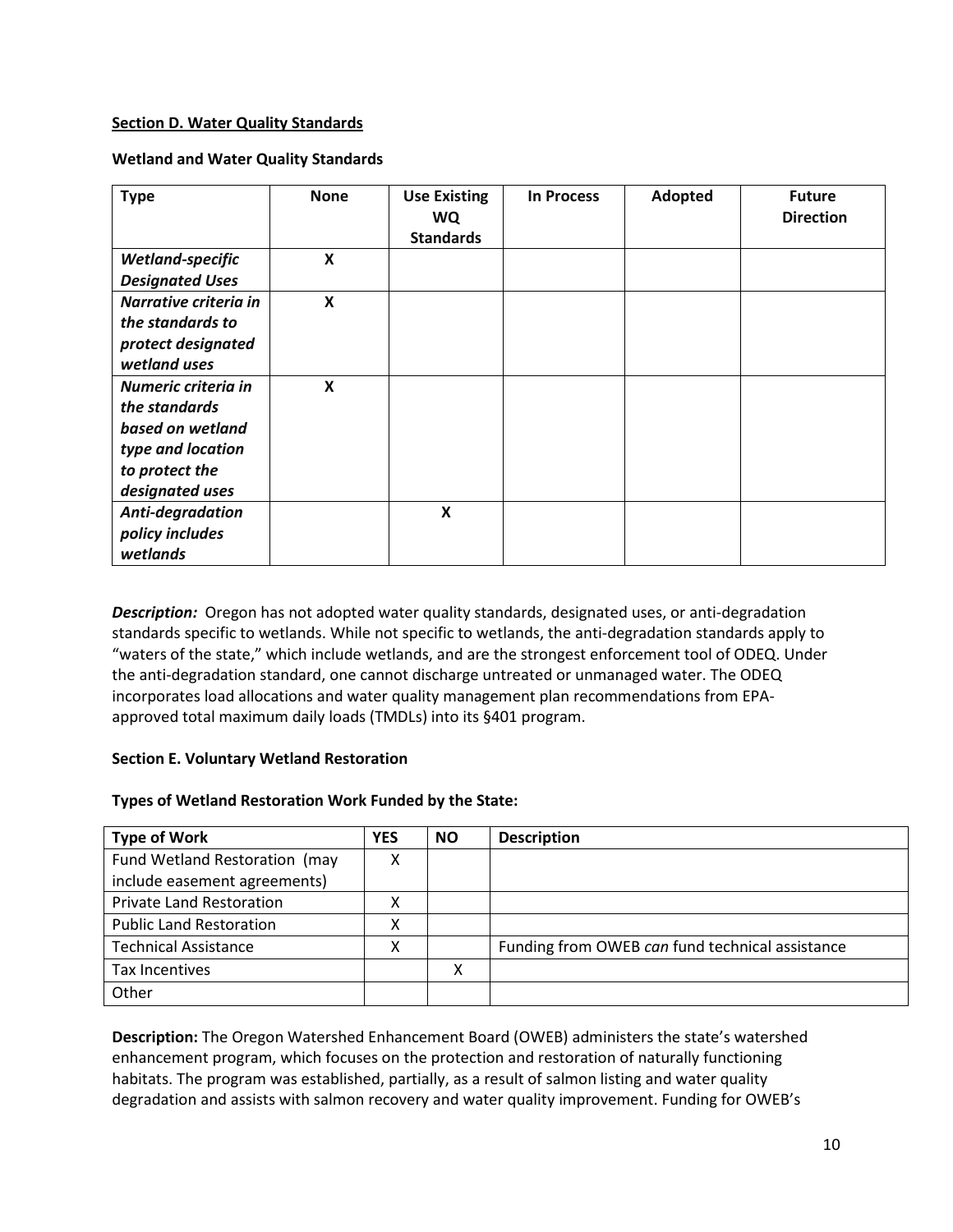activities comes from the state lottery and is used for land acquisition, watershed restoration, technical assistance, monitoring, watershed assessment, outreach, and education.

Acquisition of property is prioritized based on critical habitats for species and operates through grants provided by OWEB. When OWEB acquires a property interest, it does not hold title but instead receives a conservation easement over each parcel of land. OWEB is establishing a program to monitor the protection value for which easements are placed. While the current focus is on habitat, OWEB is in the process of developing regional restoration priorities.

There is a large amount of voluntary wetland restoration occurring in the Lower Columbia River area through the Lower Columbia Estuary Program, NRCS and CREP. Tens of millions of dollars have been spent on salmon-related restoration efforts (including wetlands) by the Bonneville Power Administration (Columbia River dams).

# **Voluntary Wetland Restoration Program Components**

| <b>Wetland Restoration Efforts</b>                                                                                 | Nothing in<br>the Works | <b>Planning</b> | <b>In Progress</b> | Mature/<br>Complete |
|--------------------------------------------------------------------------------------------------------------------|-------------------------|-----------------|--------------------|---------------------|
| Program has a set of restoration<br>goals                                                                          |                         |                 |                    | х                   |
| Coordinate with relevant<br>agencies that outline<br>restoration/protection goals and<br>strategies and timeframes |                         |                 |                    | Χ                   |
| Developed multi-agency body to<br>coordinate restoration/<br>protection efforts                                    | χ                       |                 |                    |                     |
| Set restoration goals based on<br>agency objectives and available<br>information                                   |                         |                 |                    | Χ                   |

## **Goals for Restoration Projects** (For more information on goals, contact OWEB)

| Goal                                    | <b>Yes</b> | <b>No</b> | <b>Description</b>                                                                                |
|-----------------------------------------|------------|-----------|---------------------------------------------------------------------------------------------------|
| No Net Loss                             | χ          |           |                                                                                                   |
| Reverse Loss/Net Gain                   | X          |           | <b>OWEB follows statewide</b><br>goals of no net loss of<br>freshwater wetlands and a<br>net gain |
| Nonpoint Source Pollution (NPS)/WQ      | x          |           |                                                                                                   |
| <b>Total Maximum Daily Load (TMDLs)</b> |            |           |                                                                                                   |
| Habitat                                 | X          |           |                                                                                                   |
| <b>Coastal Protection</b>               | x          |           |                                                                                                   |
| <b>Floodwater Protection</b>            |            |           |                                                                                                   |
| Groundwater                             |            |           |                                                                                                   |
| Other (please describe)                 |            |           |                                                                                                   |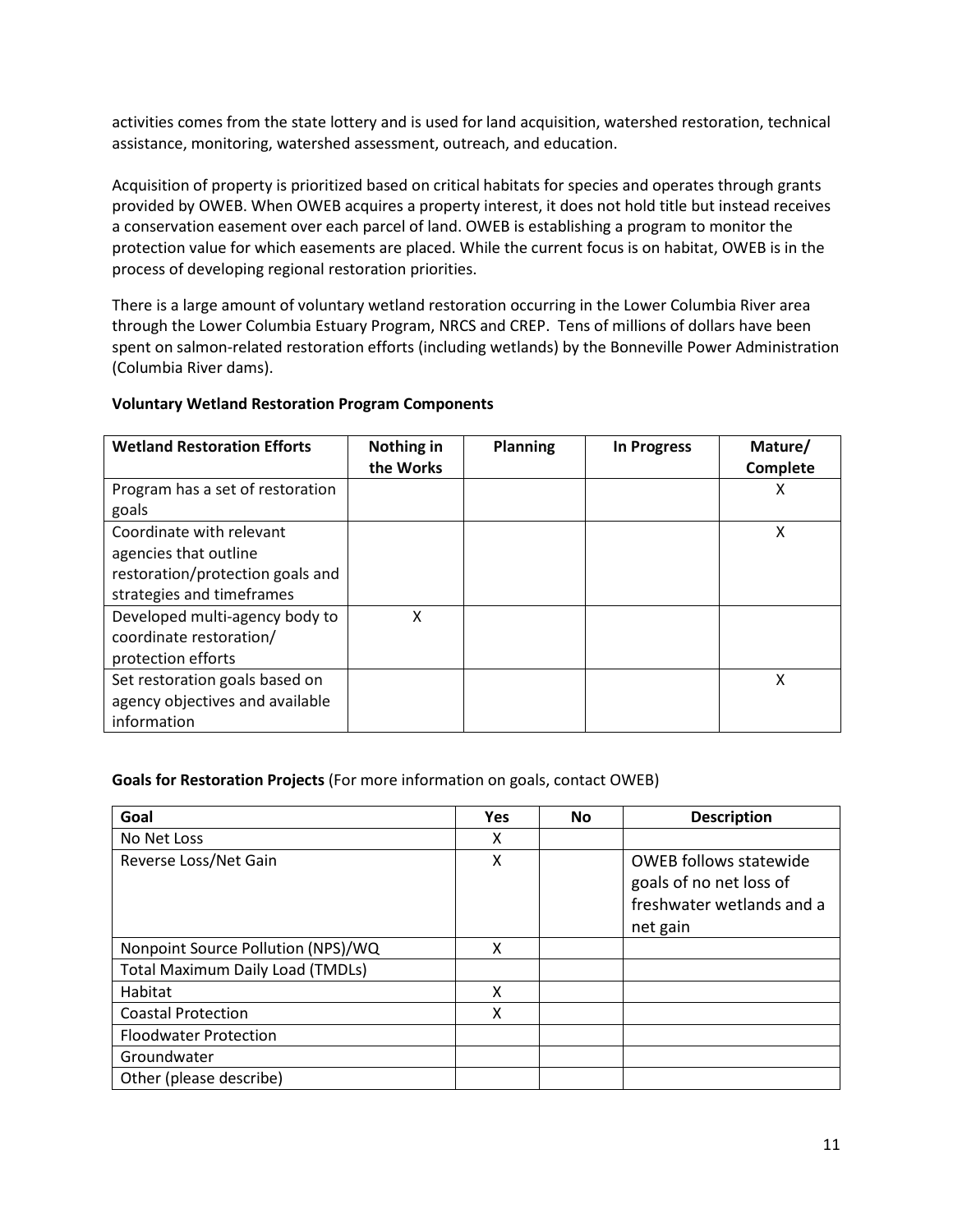## **Landowner Guides and Handbooks to Assist with Voluntary Wetland Restoration Efforts**

Oregon provides lots of guidance information and maps on wetland condition, ecosystem services, landscape integrity, conservation value and restoration/mitigation potential to the public via the Oregon Explorer Website: [http://oe.oregonexplorer.info/wetlands/restoration/.](http://oe.oregonexplorer.info/wetlands/restoration/) The site includes historical wetland maps and estuary maps from the 1978 Estuary Inventory Project as well.

#### **Section F. Innovative and/or Highly Effective Education and Outreach**

None.

#### **Section G. Climate Change and Wetlands**

Oregon's State Climate Strategy and statewide policy on climate change includes wetlands. The Strategy includes nuts and bolts goals and actions related to wetlands. The state also has Greenhouse Gas Emission Plans via Executive Order.

#### **Section H. Integration**

| <b>Entity/Program Area</b>              | Yes/No     | <b>Description of the Connection</b>              |
|-----------------------------------------|------------|---------------------------------------------------|
| NPDES/Stormwater                        | NO.        |                                                   |
| 303(d)                                  | Unknown    |                                                   |
| 305(b) reporting on wetlands            | Unknown    |                                                   |
| <b>Total Maximum Daily Load (TMDLs)</b> | <b>YES</b> | Included when new TMDLs are developed             |
| Climate Change/ Resiliency              | <b>YES</b> |                                                   |
| Land Use /Watershed planning            | <b>YES</b> | Funding for OWEB's restoration activities include |
|                                         |            | watershed assessment                              |
| Flood/Hazard Mitigation                 | <b>YES</b> | Wetlands are in the state's Natural Hazard        |
|                                         |            | <b>Mitigation Plan</b>                            |
| Coastal Work                            | <b>YES</b> | Through Department of Land Conservation and       |
|                                         |            | Coastal                                           |
| <b>Wildlife Action Plan</b>             | <b>YES</b> | ODSW mentions wetlands, but not well-integrated   |
| Statewide Comprehensive Outdoor         | Unknown    |                                                   |
| <b>Recreation Plan (SCORP)</b>          |            |                                                   |
| Other (Specify)                         | <b>YES</b> | There is a culture of collaboration as needed for |
|                                         |            | the permit pre-planning process. There is public  |
|                                         |            | review and can weigh in on the permit through     |
|                                         |            | informal discussion                               |

## **State Wetland Program Contact and Other Relevant Contacts**

#### **Bill Ryan**

Assistant Director, Aquatic resource Management Oregon Department of State Lands 775 Summer Street NE Suite 100 Salem, OR 97301-1279 (503) 986-5259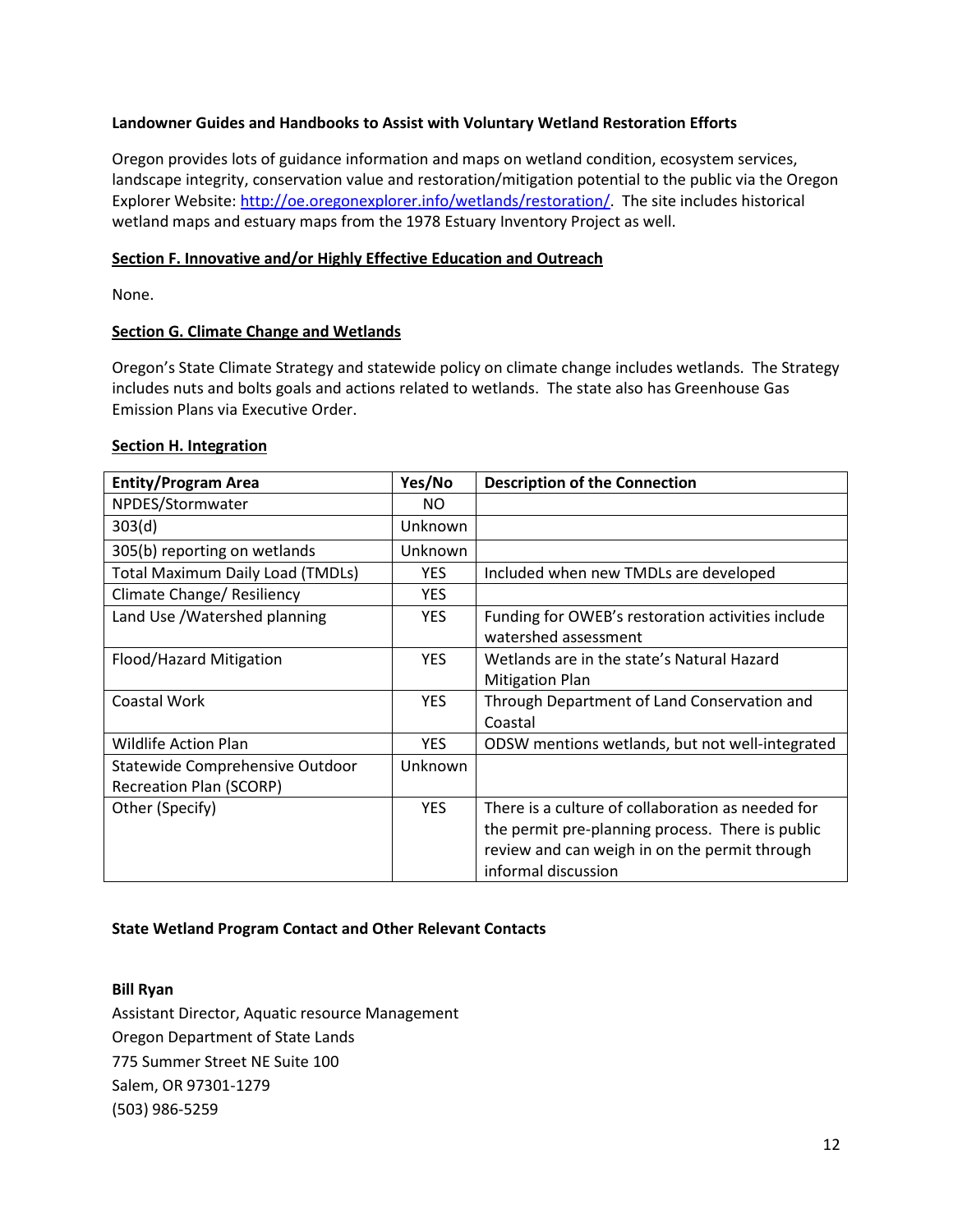## [Bill.ryan@state.or.us](mailto:Bill.ryan@state.or.us)

**Kathy Verble** (Monitoring and Assessment) Oregon Department of State Lands 775 Summer Street NE Suite 100 Salem, OR 97301-1279 (503) 986-5321 [Kathy.verble@state.or.us](mailto:Kathy.verble@state.or.us)

# **State Wetland Program Development Continuum**

| <b>Continuum Stage</b>                                          |      | <b>Core Element</b><br>1: Regulation | <b>Core Element</b><br>2: Monitoring | <b>Core Element 3:</b><br><b>Wetland Water</b> | <b>Core Element</b><br>4: |
|-----------------------------------------------------------------|------|--------------------------------------|--------------------------------------|------------------------------------------------|---------------------------|
|                                                                 |      |                                      | & Assessment                         | Quality                                        | Voluntary                 |
|                                                                 |      |                                      |                                      | <b>Standards</b>                               | <b>Restoration</b>        |
| <b>Mature Stage</b>                                             | High | X                                    | X                                    |                                                | X                         |
| <b>Initial Implementation Stage</b><br><b>Development Stage</b> | Л    |                                      |                                      |                                                |                           |
| <b>Early Stage</b>                                              | Low  |                                      |                                      | X                                              |                           |

## **Section J. Useful Websites**

## **State Government Programs**

- 1. Department of State Lands
	- a) Wetlands Program Plan

Oregon's recently developed Wetland Program Plan (WPP) is designed to focus wetland protection and restoration work in a strategic way, and communicate long- and shortterm objectives to the Environmental Protection Agency and others. The plan was developed under a 2010 EPA development grant, and was approved for the 2011-2016 time period. It is the first such plan to be approved in EPA Region 10. [http://www.oregon.gov/DSL/WETLAND/Pages/wetland\\_plan\\_approved\\_2012.aspx](http://www.oregon.gov/DSL/WETLAND/Pages/wetland_plan_approved_2012.aspx)

- b) Wetland Monitoring & Assessment Strategy [http://www.oregon.gov/dsl/WETLAND/docs/oregon\\_monitoring\\_assessment\\_strategy.](http://www.oregon.gov/dsl/WETLAND/docs/oregon_monitoring_assessment_strategy.pdf) [pdf](http://www.oregon.gov/dsl/WETLAND/docs/oregon_monitoring_assessment_strategy.pdf)
- c) Removal-Fill Permits <http://www.oregon.gov/dsl/PERMITS/Pages/index.aspx>
- d) Wetland Identification & Education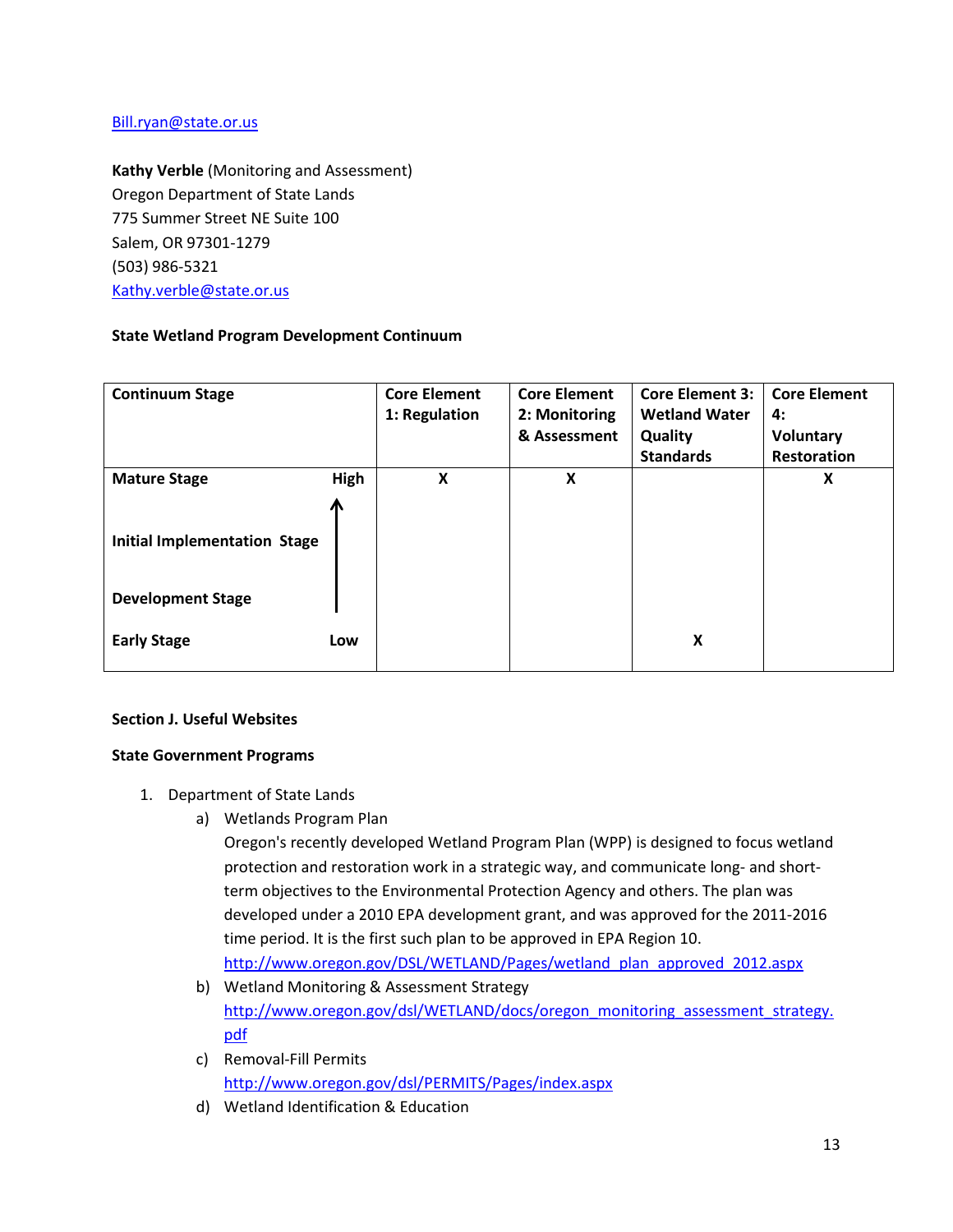<http://www.oregon.gov/dsl/WETLAND/Pages/wetlandeduc.aspx>

- e) Wetland Inventories <http://www.oregon.gov/dsl/WETLAND/Pages/swwi.aspx>
- f) Wetland and Tidal Waters Mitigation Planning [http://www.oregon.gov/dsl/PERMITS/Pages/wetland\\_mitigation.aspx](http://www.oregon.gov/dsl/PERMITS/Pages/wetland_mitigation.aspx)
- g) Wetland Planning <http://www.oregon.gov/dsl/WETLAND/Pages/wetlandplan.aspx>
- h) Technical Resources (including assessment methods and delineation resources) [http://www.oregon.gov/dsl/WETLAND/Pages/technical\\_resources.aspx](http://www.oregon.gov/dsl/WETLAND/Pages/technical_resources.aspx)
- 2. Coastal Management Program
	- a) Water Quality
		- i. Coastal Nonpoint Pollution Control Program [CNPCP] [http://www.oregon.gov/LCD/OCMP/Pages/WatQual\\_Intro.aspx#Coastal\\_Nonpo](http://www.oregon.gov/LCD/OCMP/Pages/WatQual_Intro.aspx#Coastal_Nonpoint_Pollution_Control) [int\\_Pollution\\_Control](http://www.oregon.gov/LCD/OCMP/Pages/WatQual_Intro.aspx#Coastal_Nonpoint_Pollution_Control)
		- ii. State & Federal Regulations [http://www.oregon.gov/LCD/OCMP/Pages/WatQual\\_Intro.aspx#State\\_and\\_Fed](http://www.oregon.gov/LCD/OCMP/Pages/WatQual_Intro.aspx#State_and_Federal_Regulations) [eral\\_Regulations](http://www.oregon.gov/LCD/OCMP/Pages/WatQual_Intro.aspx#State_and_Federal_Regulations)
		- iii. Resources for Stormwater Management [http://www.oregon.gov/LCD/OCMP/Pages/WatQual\\_Intro.aspx#Resources\\_for](http://www.oregon.gov/LCD/OCMP/Pages/WatQual_Intro.aspx#Resources_for_Stormwater_Management_Planning) Stormwater Management Planning
- 3. Department of Agriculture
	- a) Natural Resources Program Area [http://www.oregon.gov/ODA/pages/pa\\_nat\\_res.aspx](http://www.oregon.gov/ODA/pages/pa_nat_res.aspx)
- 4. Department of Environmental Quality
	- a) Section 401 Removal/Fill Certification <http://www.deq.state.or.us/wq/sec401cert/removalfill.htm>
	- b) Water Quality Program
		- i. Groundwater Protection

<http://www.deq.state.or.us/wq/groundwater/groundwater.htm>

- ii. Permit Program <http://www.deq.state.or.us/wq/wqpermit/permits.htm>
- iii. Nonpoint Source Pollution Program <http://www.deq.state.or.us/wq/nonpoint/nonpoint.htm>
- iv. Underground Injection Control Program <http://www.deq.state.or.us/wq/uic/uic.htm>
- v. Water Quality Assessment <http://www.deq.state.or.us/wq/assessment/assessment.htm>
- vi. Watershed Monitoring <http://www.deq.state.or.us/lab/wqm/watershed.htm>
- vii. Stormwater Permitting Program <http://www.deq.state.or.us/wq/stormwater/stormwater.htm>
- viii. Water Quality Trading Program